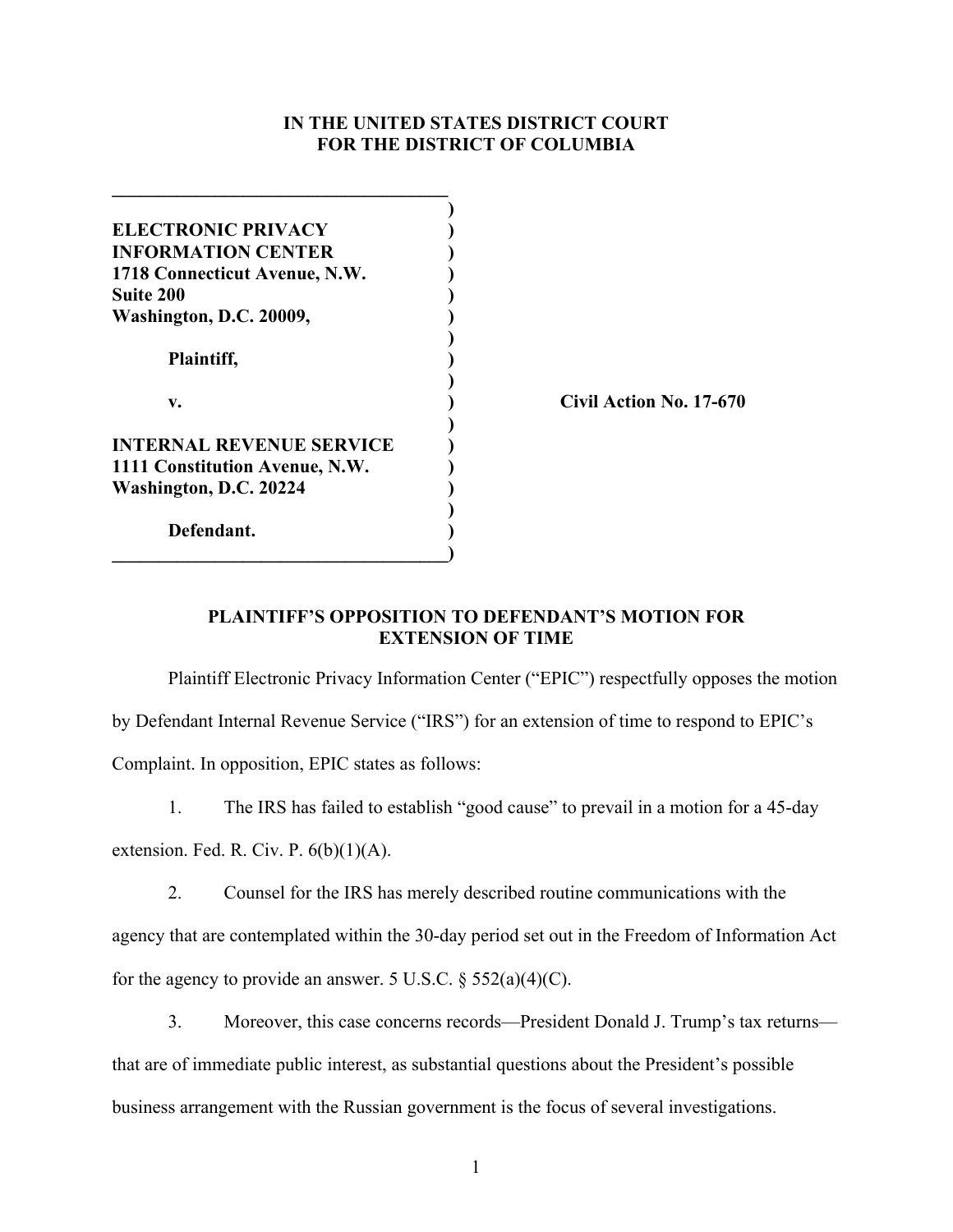4. The disclosure of these records, pursuant to the Freedom of Information Act, 5 U.S.C. § 552, and the Internal Revenue Code, 26 U.S.C. § 6103(k)(3), is of exceptional urgency.

5. The IRS's failure to show good cause is compounded by its request for an extension *nine hours* before the deadline and is contrary to the practice of several Courts in the D.C. Circuit that disfavor delay. *See*, e.g., *General Order for Civil Cases Before The Honorable Judge Reggie B. Walton* 8 ("Motions for extension of time are strongly discouraged. The parties should not expect the Court to grant extensions. The Court grants such motions only upon a showing of good cause, focusing on the diligence of the party seeking the extension and any prejudice to the moving party that may result if the Court denies the extension, as well as any prejudice to the non-moving party if the Court grants the extension.");<sup>1</sup> *General Order for Civil Cases Before The Honorable Judge Ketanji Brown Jackson* 5 (noting that "Motions for extension of time are discouraged, and counsel should not expect the Court to grant extensions. **The Court will not entertain or honor stipulations for extension of time.** Instead, counsel seeking an extension of a deadline shall file a written motion **at least (2) business days prior to the expiration of the deadline ....**") (emphasis in original).<sup>2</sup>

6. An extension in this matter is also contrary to the local, voluntary standard for scheduling because EPIC's "interests will . . . be adversely affected" by such a delay. *D.C. Bar Voluntary Standards of Civility: Scheduling Matters* (1997), reprinted in *Rules of the United States District Court for the District of Columbia 133* (April 2017). As the Voluntary Standards of Civility also explain "[J]ustice is undermined when cases are delayed." *Id. at 134*

7. Even if the IRS had presented "good cause" for the requested extension, a 45 delay would be excessive. No more than a 14-day extension could possibly be justified.

 <sup>1</sup> http://www.dcd.uscourts.gov/sites/dcd/files/FINALGeneralOrderGuidelinesCivilCases.pdf.

<sup>&</sup>lt;sup>2</sup> http://www.dcd.uscourts.gov/sites/dcd/files/GeneralOrdersGuidelinesCivilCasesJKJackson.pdf.